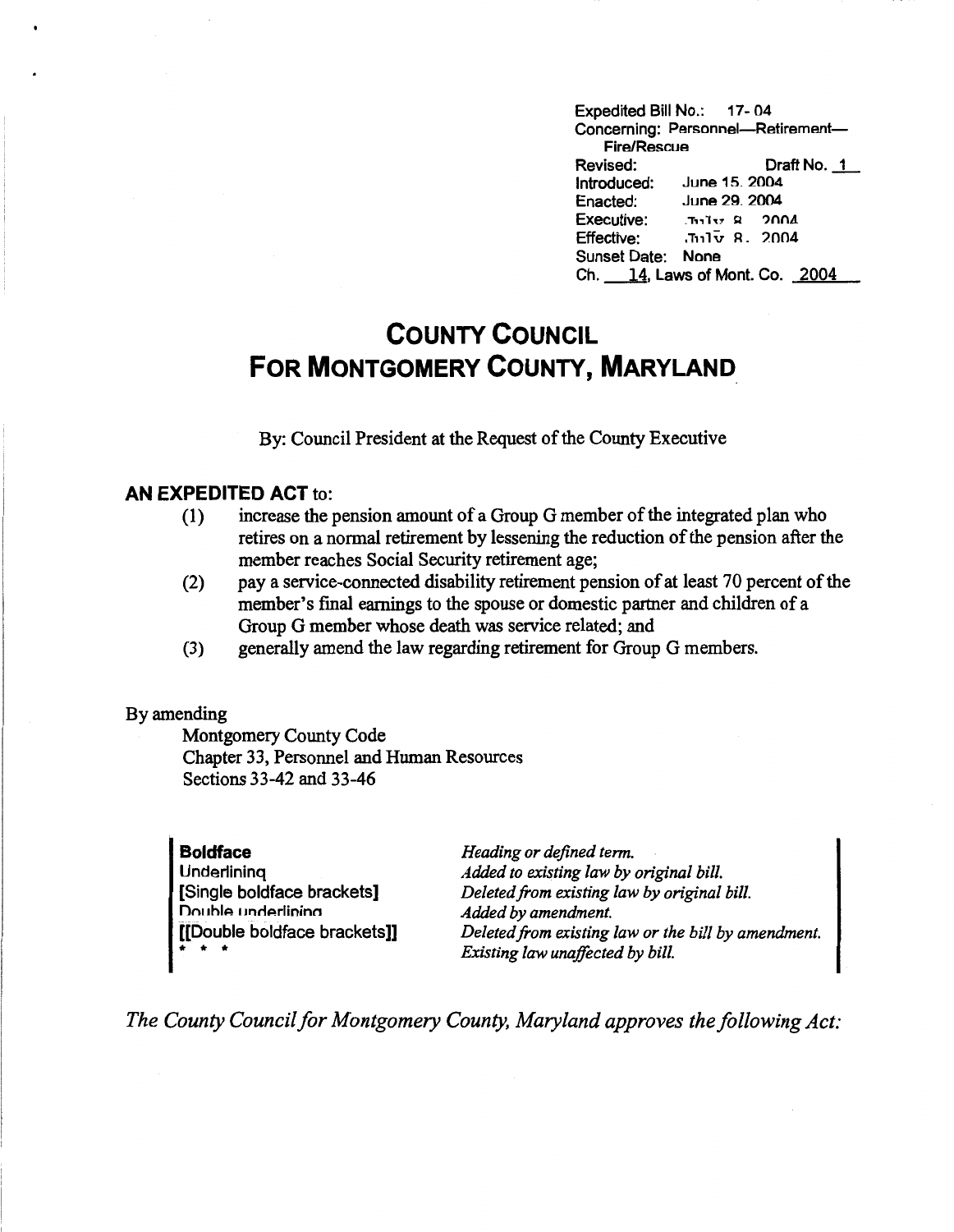¥.

L.

| $\mathbf{1}$   | Sec. 1. Sections 33-42 and 33-46 are amended, as follows: |     |     |      |     |  |                                                                              |  |
|----------------|-----------------------------------------------------------|-----|-----|------|-----|--|------------------------------------------------------------------------------|--|
| $\overline{2}$ |                                                           |     |     |      |     |  | 33-42. Amount of pension at normal retirement date or early retirement date. |  |
| 3              |                                                           |     |     |      |     |  |                                                                              |  |
| 4              | (b)                                                       |     |     |      |     |  | Amount of pension at normal retirement date.                                 |  |
| 5              |                                                           |     |     |      |     |  |                                                                              |  |
| 6              |                                                           | (2) |     |      |     |  | Pension amount for an Integrated Retirement Plan member.                     |  |
| 7              |                                                           |     |     |      |     |  |                                                                              |  |
| 8              |                                                           |     | (E) |      |     |  | The County must compute the annual pension of a Group                        |  |
| 9              |                                                           |     |     |      |     |  | G member in the integrated retirement plan who retires                       |  |
| 10             |                                                           |     |     |      |     |  | on a normal retirement as follows:                                           |  |
| 11             |                                                           |     |     |      |     |  |                                                                              |  |
| 12             |                                                           |     |     | (ii) |     |  | From the month the member reaches Social                                     |  |
| 13             |                                                           |     |     |      |     |  | Security retirement age, the percentages specified                           |  |
| 14             |                                                           |     |     |      |     |  | in clause (i) must be reduced, respectively, by the                          |  |
| 15             |                                                           |     |     |      |     |  | following percentages of average final earnings for                          |  |
| 16             |                                                           |     |     |      |     |  | the portion of any amount equal to or less than the                          |  |
| 17             |                                                           |     |     |      |     |  | Social Security maximum covered compensation                                 |  |
| 18             |                                                           |     |     |      |     |  | in effect on the date of retirement:                                         |  |
| 19             |                                                           |     |     |      |     |  | (a) [1] $0.625$ percent, for each of the first 20                            |  |
| 20             |                                                           |     |     |      |     |  | years of credited service;                                                   |  |
| 21             |                                                           |     |     |      | (b) |  | $[1 \frac{1}{2}]$ 0.9375 percent, for years 21 through                       |  |
| 22             |                                                           |     |     |      |     |  | 24 of credit service;                                                        |  |
| 23             |                                                           |     |     |      | (c) |  | [4] 2.5 percent, for the 25th year of credited                               |  |
| 24             |                                                           |     |     |      |     |  | service; and                                                                 |  |
| 25             |                                                           |     |     |      | (d) |  | [1] 0.625 percent for each year of credited                                  |  |
| 26             |                                                           |     |     |      |     |  | service of more than 25 years, to a                                          |  |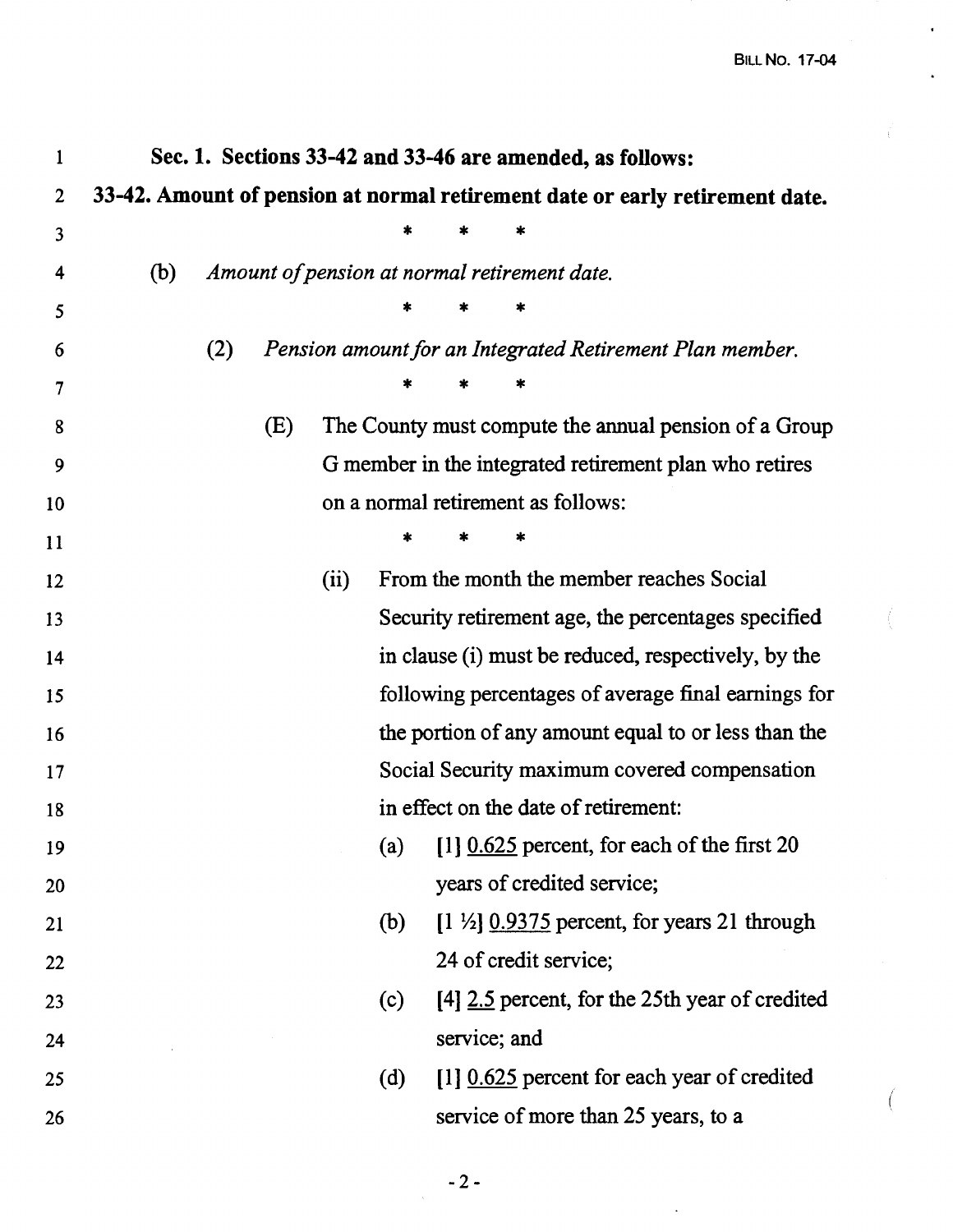| 27 |          |                                                                      |     |                                       |          | maximum of 31 years, plus sick leave                            |  |  |  |  |
|----|----------|----------------------------------------------------------------------|-----|---------------------------------------|----------|-----------------------------------------------------------------|--|--|--|--|
| 28 |          |                                                                      |     |                                       | credits. |                                                                 |  |  |  |  |
| 29 |          |                                                                      |     |                                       |          |                                                                 |  |  |  |  |
| 30 | $33-46.$ |                                                                      |     |                                       |          | Death benefits and designation of beneficiaries.                |  |  |  |  |
| 31 |          |                                                                      |     |                                       |          |                                                                 |  |  |  |  |
| 32 | (b)      | Spouse's, or domestic partner's, and children's benefits of a member |     |                                       |          |                                                                 |  |  |  |  |
| 33 |          | whose death is service-connected.                                    |     |                                       |          |                                                                 |  |  |  |  |
| 34 |          | (1)                                                                  | (A) |                                       |          | If a member other than a Group $F$ or $G$ member dies           |  |  |  |  |
| 35 |          |                                                                      |     |                                       |          | while employed by the County or a participating agency          |  |  |  |  |
| 36 |          |                                                                      |     |                                       |          | on or after August 15, 1965, and the employing                  |  |  |  |  |
| 37 |          |                                                                      |     |                                       |          | department or agency, a beneficiary, or another person          |  |  |  |  |
| 38 |          |                                                                      |     |                                       |          | submits satisfactory proof to the Chief Administrative          |  |  |  |  |
| 39 |          |                                                                      |     |                                       |          | Officer that the employee's death resulted from injuries        |  |  |  |  |
| 40 |          |                                                                      |     |                                       |          | sustained in the line of duty or was directly attributable to   |  |  |  |  |
| 41 |          | the inherent hazards of the duties the employee                      |     |                                       |          |                                                                 |  |  |  |  |
| 42 |          | performed and the death was not due to willful                       |     |                                       |          |                                                                 |  |  |  |  |
| 43 |          | negligence, the County must pay benefits as follows:                 |     |                                       |          |                                                                 |  |  |  |  |
| 44 |          |                                                                      |     |                                       |          |                                                                 |  |  |  |  |
| 45 |          | (2)                                                                  |     |                                       |          | The Chief Administrative Officer must pay death benefits to the |  |  |  |  |
| 46 |          |                                                                      |     |                                       |          | spouse or domestic partner and child of a Group F or G member   |  |  |  |  |
| 47 |          | as if the member had been receiving a service-connected              |     |                                       |          |                                                                 |  |  |  |  |
| 48 |          |                                                                      |     |                                       |          | disability pension on the date of the member's death and had    |  |  |  |  |
| 49 |          |                                                                      |     |                                       |          | selected a joint and survivor pension option of 100 percent of  |  |  |  |  |
| 50 |          |                                                                      |     | the amount payable to the member, if: |          |                                                                 |  |  |  |  |
| 51 |          |                                                                      | (A) |                                       |          | the Group F or G member died while employed by the              |  |  |  |  |
| 52 |          |                                                                      |     | County; and                           |          |                                                                 |  |  |  |  |

 $\blacksquare$ 

 $\cdot$ 

- 3 -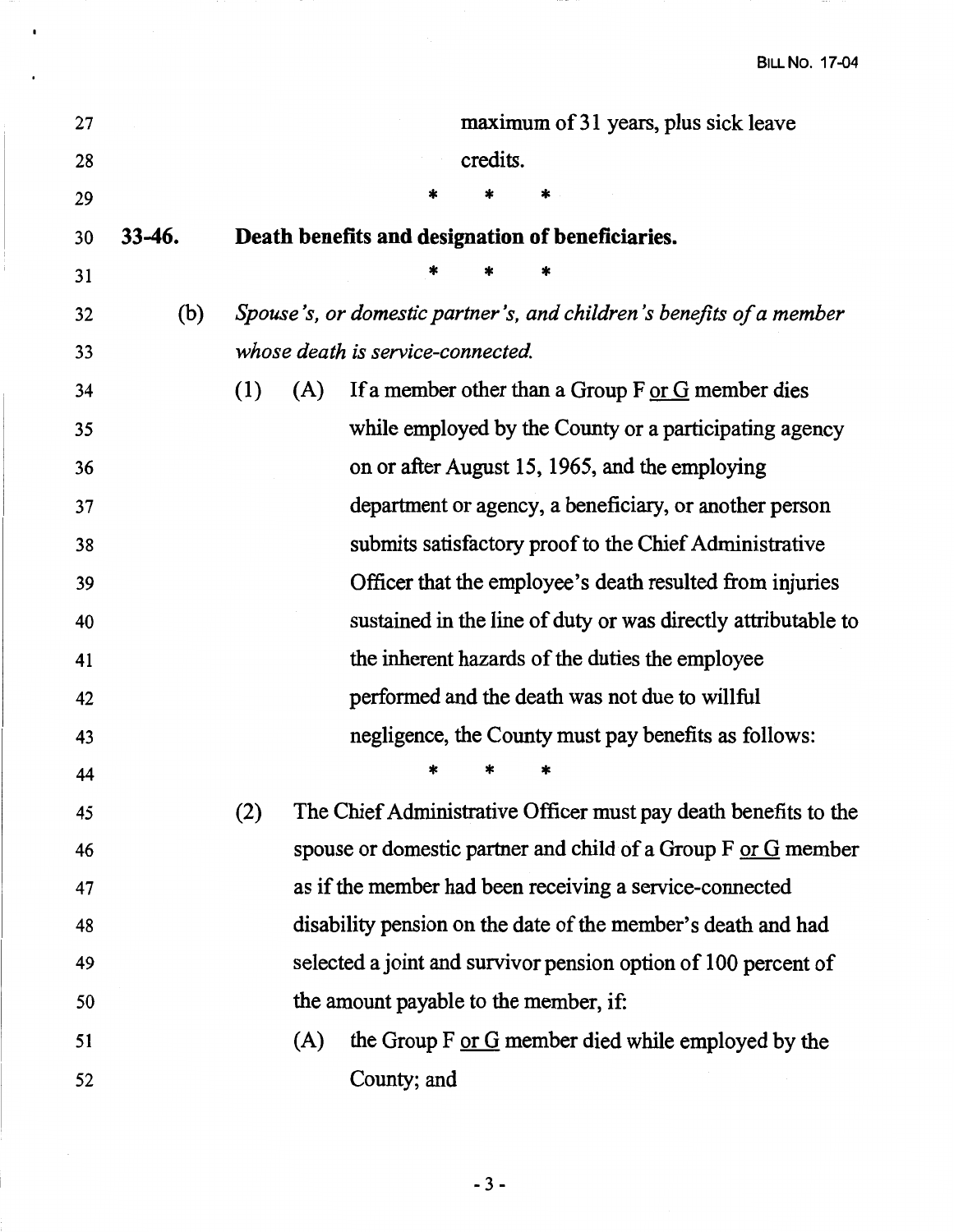$\bullet$ 

 $\cdot$ 

| 53 |                                                            | (B)  |                |  | the employing department, a beneficiary, or another                                |  |  |  |
|----|------------------------------------------------------------|------|----------------|--|------------------------------------------------------------------------------------|--|--|--|
| 54 |                                                            |      |                |  | person submits satisfactory proof to the Chief                                     |  |  |  |
| 55 |                                                            |      |                |  | Administrative Officer that the member's death:                                    |  |  |  |
| 56 |                                                            | (i)  |                |  | resulted from injuries the employee received in the                                |  |  |  |
| 57 |                                                            |      |                |  | line of duty or was directly attributable to the                                   |  |  |  |
| 58 |                                                            |      |                |  | inherent hazards of the duties the employee                                        |  |  |  |
| 59 |                                                            |      | performed; and |  |                                                                                    |  |  |  |
| 60 |                                                            | (ii) |                |  | was not due to the employee's willful negligence.                                  |  |  |  |
| 61 | (3)                                                        |      |                |  | The Chief Administrative Officer must pay a benefit to the                         |  |  |  |
| 62 |                                                            |      |                |  | spouse or domestic partner and children of a Group G member                        |  |  |  |
| 63 |                                                            |      |                |  | who dies on or after July 1. 2004 under the conditions stated in                   |  |  |  |
| 64 | subsection (2) as if the member had died while receiving a |      |                |  |                                                                                    |  |  |  |
| 65 |                                                            |      |                |  | service connected disability retirement benefit of at least 70                     |  |  |  |
| 66 |                                                            |      |                |  | percent of the member's final earnings.                                            |  |  |  |
| 67 |                                                            |      | *              |  |                                                                                    |  |  |  |
| 68 | Sec. 2. Transition.                                        |      |                |  |                                                                                    |  |  |  |
| 69 |                                                            |      |                |  | Sections $33-42(b)(2)$ and $33-46(b)$ of the Code, as amended by this Act,         |  |  |  |
| 70 |                                                            |      |                |  | apply to eligible Group G members who file applications to retire on or after July |  |  |  |
| 71 | 1, 2004.                                                   |      |                |  |                                                                                    |  |  |  |
| 72 | Sec. 3. Expedited Effective Date.                          |      |                |  |                                                                                    |  |  |  |
| 73 |                                                            |      |                |  | The Council declares that this legislation is necessary for the immediate          |  |  |  |
| 74 |                                                            |      |                |  | protection of the public interest. This Act takes effect on the date on which it   |  |  |  |
| 75 | becomes law.                                               |      |                |  |                                                                                    |  |  |  |
| 76 | Approved:                                                  |      |                |  |                                                                                    |  |  |  |

77 78 Steven A. Silverman, President, County Council

 $6/29/04$ 

 $\Big($